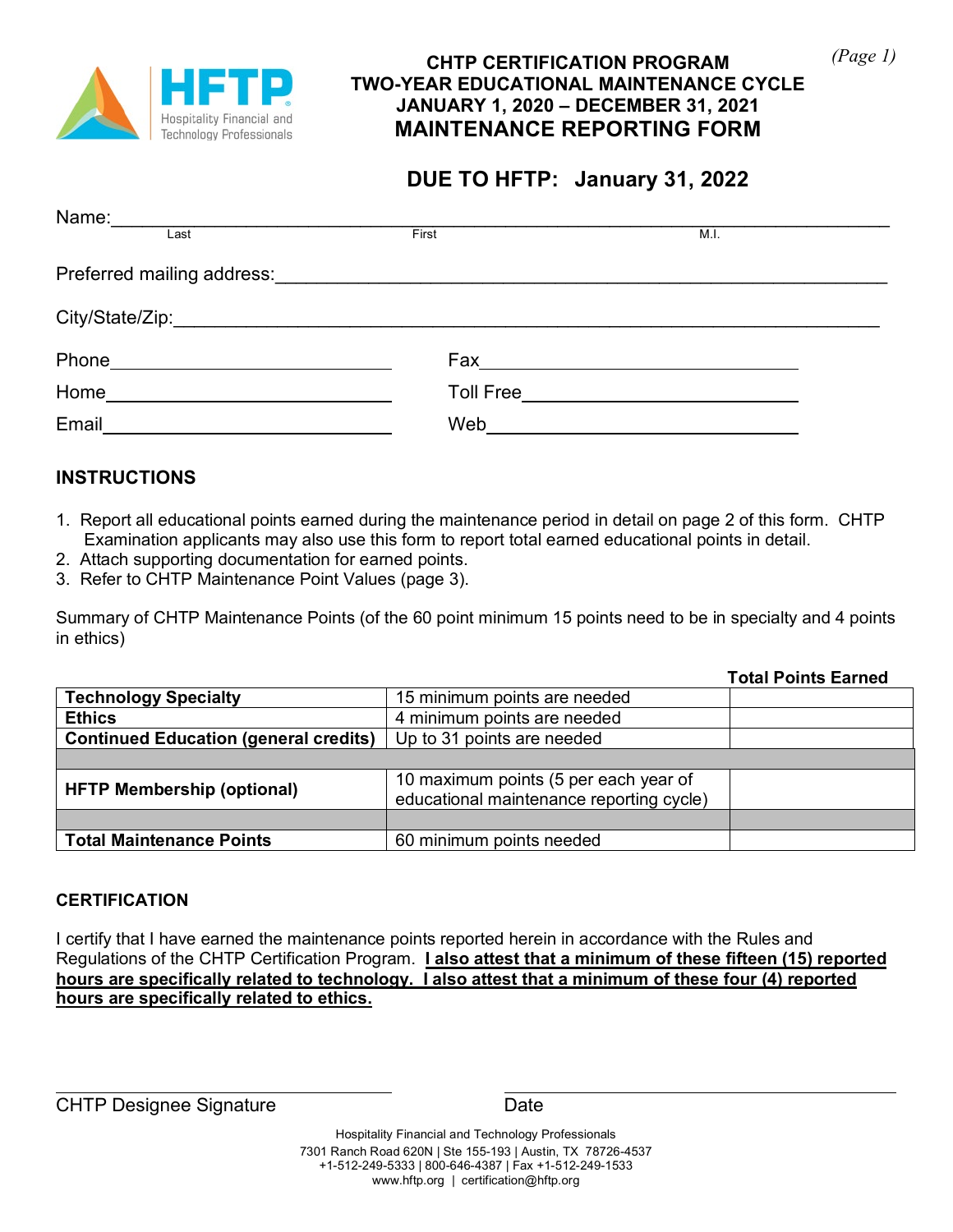## **CHTP CERTIFICATION PROGRAM**



# **MAINTENANCE REPORTING FORM**

*Detail of Educational Points*

| 1. COLLEGE CREDIT<br>School                                                                                              | Course/Title | <b>Credits</b> |              | <b>Points</b> |
|--------------------------------------------------------------------------------------------------------------------------|--------------|----------------|--------------|---------------|
|                                                                                                                          |              |                |              |               |
| 2. HFTP SUPPORTED WORKSHOPS/SEMINARS<br>One (1) point for each fifty (50) minutes of lecture or instruction.<br>Location | Topic        | Date           | <b>Hours</b> | <b>Points</b> |
|                                                                                                                          |              |                |              |               |
|                                                                                                                          |              |                |              |               |
|                                                                                                                          |              |                |              |               |

#### **3. NON-HFTP SUPPORTED WORKSHOPS/SEMINARS**

*One (1) point for each fifty (50) minutes of lecture or instruction if approved by the Certification Administrator.*

| Location | Topic | Date | Hours | Points |
|----------|-------|------|-------|--------|
|          |       |      |       |        |
|          |       |      |       |        |
|          |       |      |       |        |
|          |       |      |       |        |
|          |       |      |       |        |
|          |       |      |       |        |
|          |       |      |       |        |

Total Points to Page =====